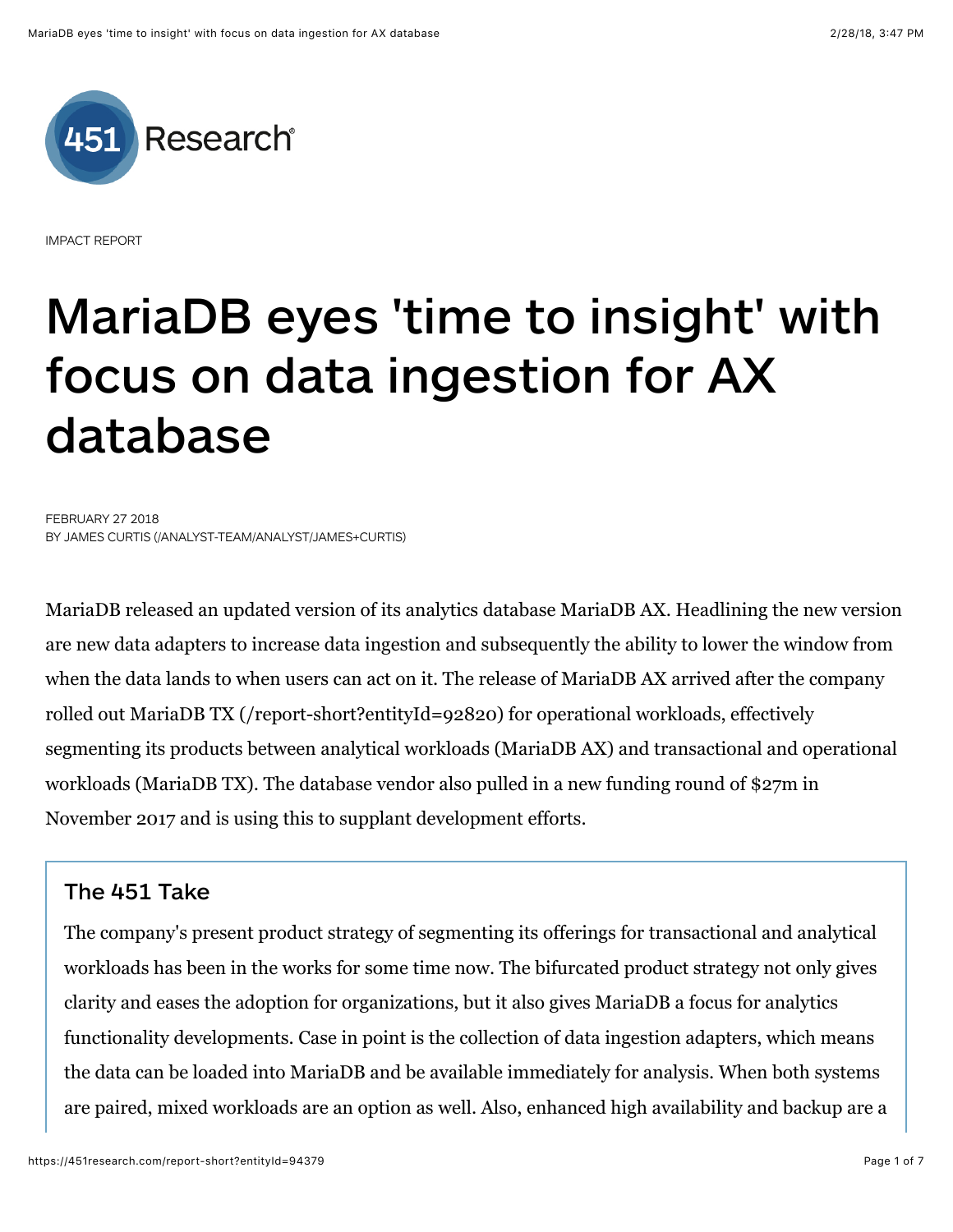good start for driving enterprise functionality. Certainly, an analytics product gives MariaDB broader appeal, but if competition in the operational space wasn't enough, the analytical is just as competitive, if not more so.

### **Context**

MariaDB can point to MySQL as its genesis. Several people who were previously at MySQL founded MariaDB and the company's team forked the MySQL code base after Oracle bought Sun Microsystems, which had itself bought MySQL. However, while MariaDB offers an alternative to the open source MySQL database, it should be considered a new database completely independent from MySQL, albeit with full MySQL compatibility and also support for the full ANSI SQL standard.

The latter part of 2016 and into 2017 was quite an active time for MariaDB as the company looked to solidify its strategy by simplifying and consolidating its product portfolio. In December 2016, MariaDB [rolled out MariaDB ColumnStore \(/report-short?entityId=91400\),](https://451research.com/report-short?entityId=91400) a pluggable storage engine purposebuilt to handle analytical workloads while also maintaining ANSI SQL compliance. Then, in May 2017, MariaDB released an [updated version of MariaDB TX \(/report-short?entityId=92820\)](https://451research.com/report-short?entityId=92820), the company's transactional database offering, which it claimed as a feature-rich open source transactional database and proxy and on par, feature-wise, with more expensive proprietary offerings for most needs. In November, the company announced an update to MariaDB AX, which, when paired with the MariaDB ColumnStore, provides a type of bundled analytical database offering centered around the core piece of MariaDB Server.

The company's current portfolio consists of two primary offerings: MariaDB TX and MariaDB AX. Organizations can choose the type of workload – transactional or analytical – and then choose the database platform. Previously, organizations had to choose among various MariaDB products and selfassemble the database platform to a particular workload.

The new release of MariaDB AX in November 2017 also coincided with the company's announcement of an additional \$27m in funding, taking its total funding haul to \$54m. The recent funding round was led by Alibaba Group and included participation from Intel Capital, California Technology Ventures, Tesi,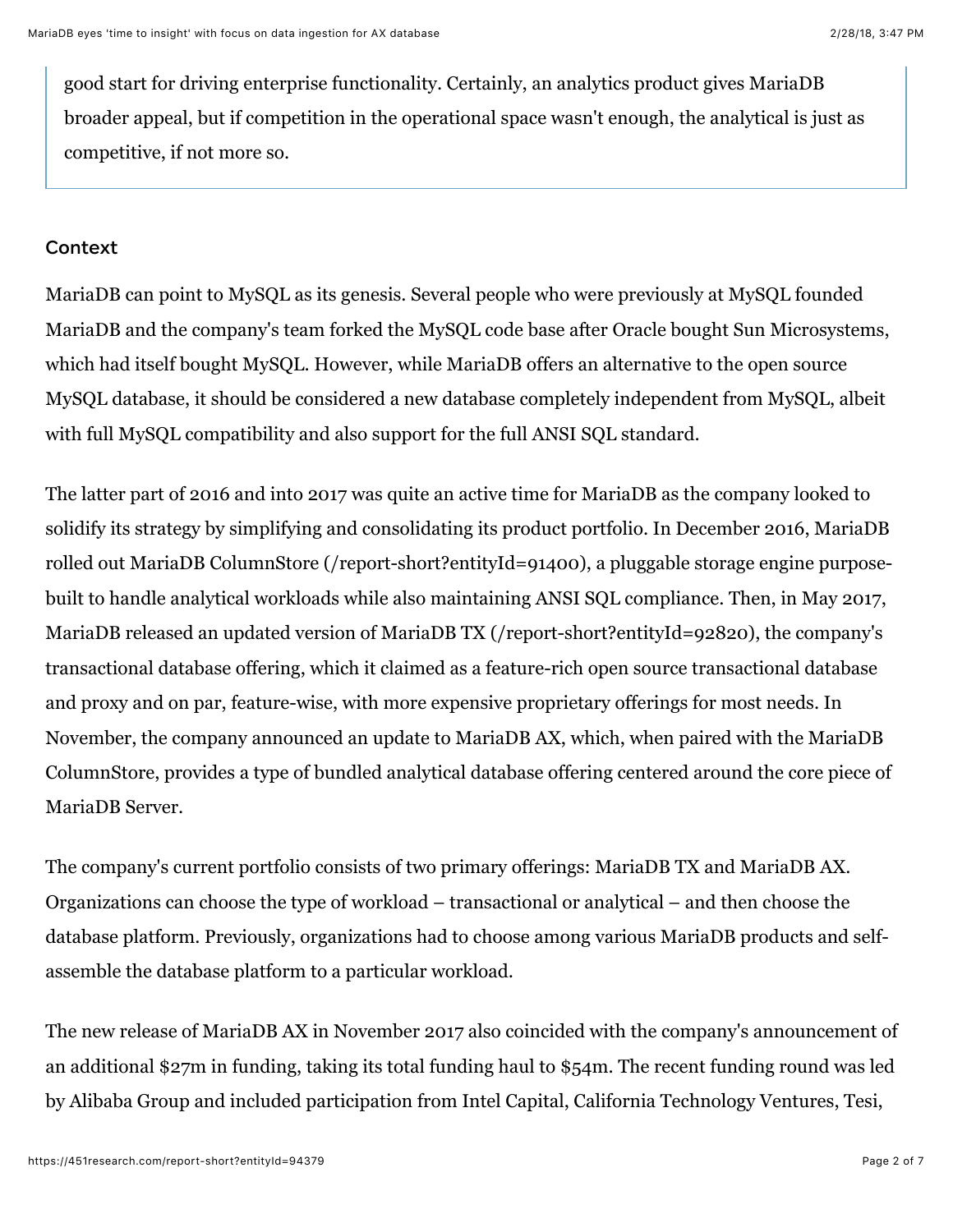SmartFin Capital and Open Ocean Capital.

#### **Technology**

The company's MariaDB AX database product is an amalgam of other MariaDB products that when assembled form the basis for the MariaDB AX analytic database offering. At the core of the offering is the MariaDB Server, an open source database server that handles all the query processing for MariaDB AX. MariaDB ColumnStore functions as the analytic storage engine (as opposed to InnoDB as the transactional storage engine for MariaDB TX) and integrates with MariaDB Server to maintain the storage separately.

Separating storage from the server provides a few benefits. One is the ability to scale both functions separately based on the dataset size and the specific workload. Another benefit is that ColumnStore provides much greater data compression as well as higher overall disk I/O performance.

MariaDB MaxScale makes up the third component of MariaDB AX and functions as the database proxy. The company says that MaxScale offers more than a standard database proxy. MariaDB explains that MaxScale plug-ins can optimize the scalability and availability of a database cluster, secure it, and be used to manage any maintenance downtime. Thanks to the extensible MaxScale architecture, it's said to be easy to extend with custom plug-ins that allow it to handle new tasks.

#### **Products**

For its latest release of MariaDB AX, the company beefed up its ingestion capability. More specifically, MariaDB added bulk data adapters for C++, Python and Java, with others in the works. The adapters are able to collect and write data directly to ColumnStore, bypassing the database server. Besides providing the ability to take in data faster (no need to go through the SQL parser), the data can be available almost immediately for analytical operations, which is further aided by the fact that data doesn't need to be indexed.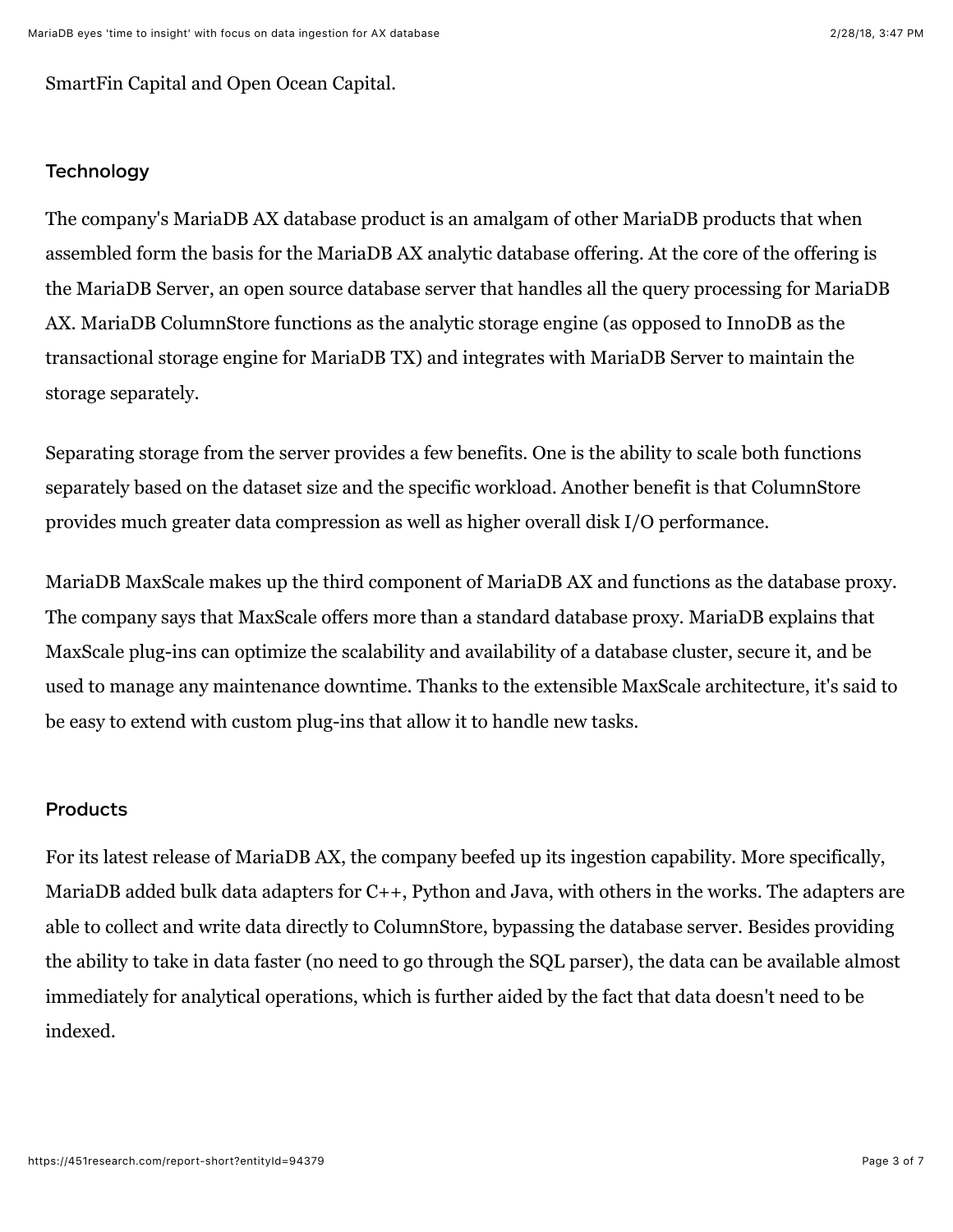Further, MariaDB has added two streaming adapters. The first one leverages the company's recently developed change data capture client that integrates with MaxScale. Like the bulk adapters, the stream adapter is written directly to ColumnStore but the data is being streamed directly from MariaDB TX (InnoDB) to MariaDB AX. As such, the approach requires both systems but also provides automatic and continuous data updates as there is no need to worry about manually syncing the data from MariaDB TX.

The second streaming adapter is specific to Apache Kafka. Likewise, MariaDB created a Kafka client connector that will attach to Kafka topics and then insert those topics into the ColumnStore.

In addition to the data adapters, the company has improved the analytical capabilities within MariaDB AX. Specifically, MariaDB has an API that can be leveraged to write user-defined aggregate and window functions. The new API essentially enables customized functions to be developed and carried out within ColumnStore.

Enhanced high availability and disaster-recovery functionality have also been added to MariaDB AX with support for GlusterFS. Because ColumnStore works with folders, previously, if a node failed, all the folders and subsequent files would be lost. With GlusterFS support, files can be attached from one to another, thus eliminating the need to set up a separate SAN. Moreover, MariaDB developed a new tool that automatically determines the system topology and can restore data to available nodes, where before it was carried out manually to find any available storage nodes.

## **Competition**

Given MariaDB's historical roots, it makes sense that MySQL, which is owned by Oracle, would be the firm's closest competitor at least when MariaDB TX is deployed. With MariaDB bifurcating its product line into in transactional and analytical systems, the competitive field has expanded.

Oracle, IBM, and Microsoft all provide relational systems that can address analytical workloads. Specifically, these offerings include Oracle Exadata, IBM Db2 iterations such the IBM Integrated Analytics System, and Microsoft's Analytics Platform System. Still others with relational roots that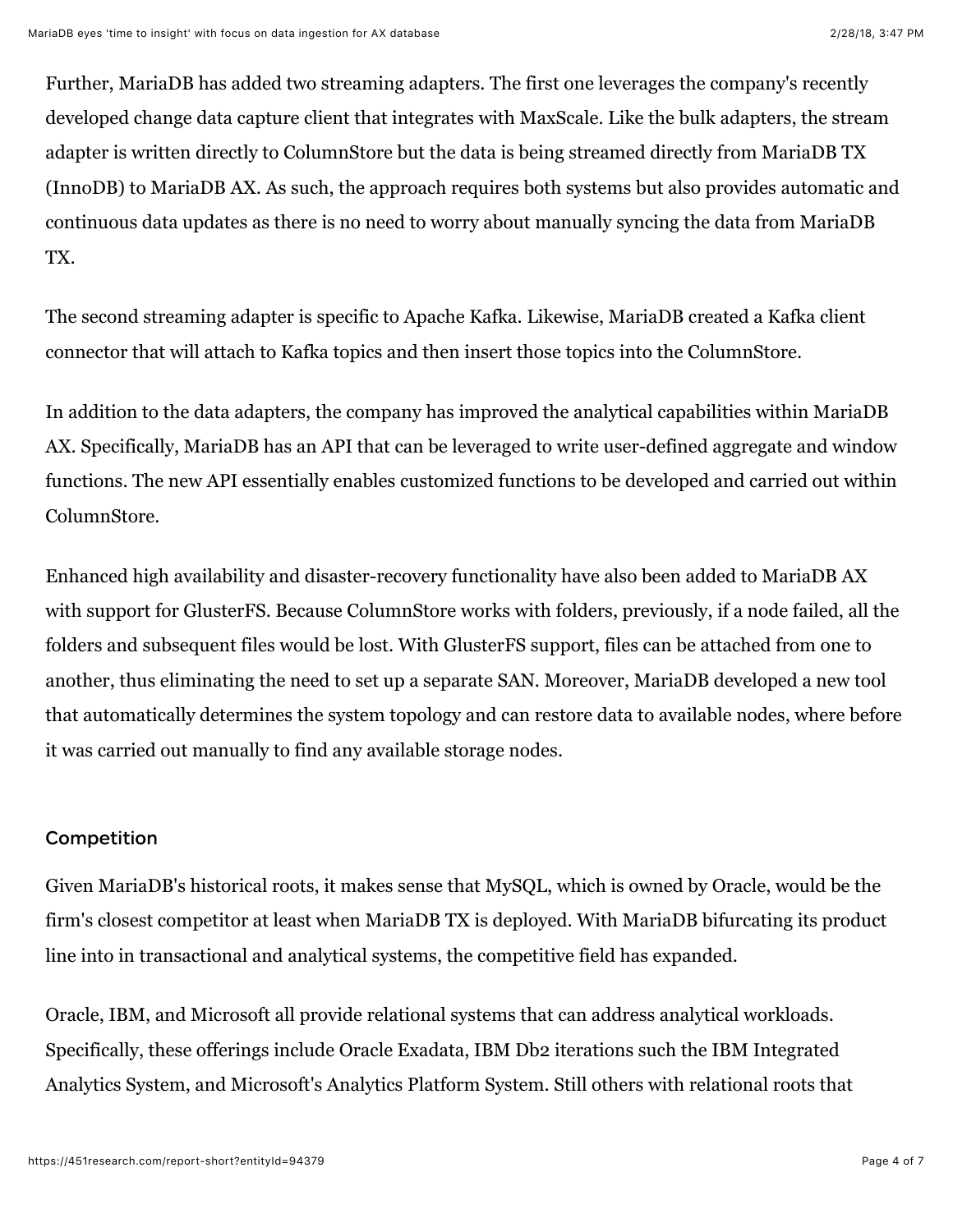provide analytical capabilities include Actian with its Vector database, MemSQL and PostgreSQL, including PostgreSQL supporter Crunchy Data.

There is also a host of other vendors that offer analytic-based systems, sometimes referred to as data warehousing systems. These include Teradata, Micro Focus with Vertica, and Pivotal with Greenplum, as well as cloud offerings such as Snowflake Computing, Google BigQuery, Amazon Web Services with Redshift and Athena, Microsoft Azure SQL Data Warehouse and IBM Db2 on Cloud.

With MariaDB's data adapters, the notion of mixed workloads may also come into play and something [that we have written on and refer to as hybrid operational and analytics processing or HOAP \(/report](https://451research.com/report-short?entityId=93844)short?entityId=93844), for short. Some vendors driving these systems include SAP HANA, MemSQL, VoltDB, NuoDB, Clustrix and Splice Machine.

#### **SWOT Analysis**

#### **Strengths**

MariaDB has grown and fostered a strong community around its open source offering and with the new data adapters, organizations can address additional use cases, including the ability to handle mixed workloads.

#### **Opportunities**

With its bifurcated product line that leverages MariaDB Server, the company is establishing a good position to address several different use cases and workloads for organizations. For instance, the new

#### **Weaknesses**

While MariaDB AX gives the company an analytics product, it is still relatively new and maturing, which includes improved high availability and backup, as well the new data adapter tools.

#### **Threats**

The relational database market is quite competitive but the analytics systems space is just as competitive if not more so. Further, MariaDB faces challenges with organizations that may prefer commercial software instead of open source.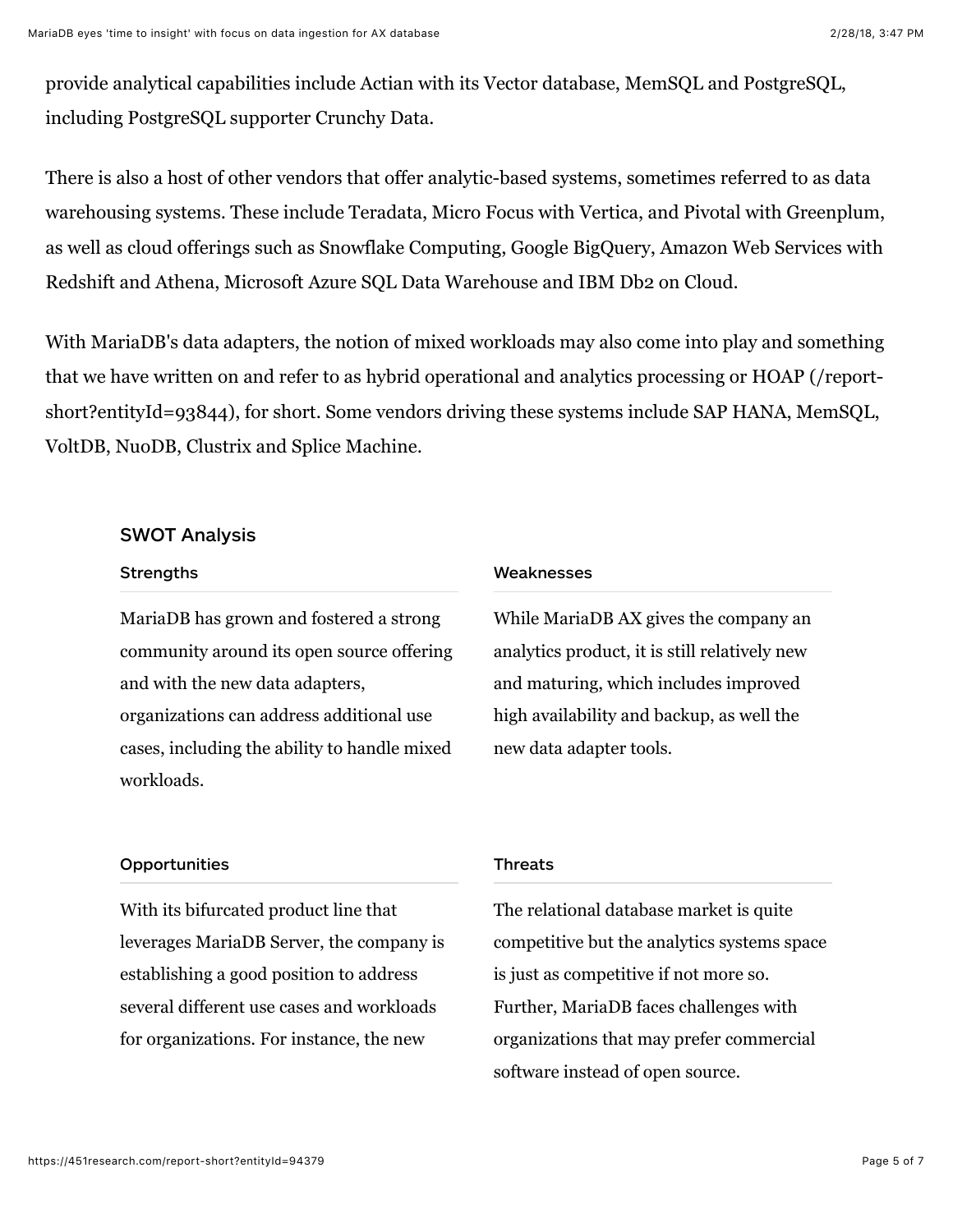data adapters not only improve steaming functionality but can also provide the ability to run mixed workloads.

# **[James Curtis \(/analyst-team/analyst/James+Curtis\)](https://451research.com/analyst-team/analyst/James+Curtis)**

Senior Analyst, Data Platforms & Analytics

|  |                                        | COMPANY MENTIONS (PRIMARY)                                                            |
|--|----------------------------------------|---------------------------------------------------------------------------------------|
|  |                                        | MariaDB Corp (/search?company=MariaDB+Corp)                                           |
|  | M&A ACTIVITY BY SECTOR                 |                                                                                       |
|  | Information management / Data          | COMPANY MENTIONS (OTHER)                                                              |
|  | management / Data warehousing          | Actian Corp, Alibaba Group, Amazon, American National Standards Institute, Amazon     |
|  | (97)                                   | Web Services, California Technology Ventures, Clustrix, Google, Greenplum, IBM, Intel |
|  | (https://makb.the451group.com/results? | Capital, MemSQL, Micro Focus International, Microsoft, NuoDB, Open Ocean Capital,     |
|  | basic_selected_sectors=117)            | Oracle, Pivotal, SAP, SmartFin Capital, Snowflake Computing, Splice Machine, Sun      |
|  |                                        | Microsystems, Teradata, Tesi, Vertica Systems, VoltDB (/search?company=VoltDB)        |
|  | M&A ACTIVITY BY ACQUIRER               |                                                                                       |
|  | Actian Corp [fka Ingres] [Garnett      | <b>CHANNELS</b>                                                                       |
|  | & Helfrich Capital] (6)                | Data Platforms & Analytics, Systems & Software Infrastructure (/dashboard?            |
|  | (https://makb.the451group.com/results? | view=channel&channel=3)                                                               |
|  | basic_acquirers=Actian+Corp [fka       |                                                                                       |
|  | Ingres] [Garnett & Helfrich            | <b>SECTORS</b>                                                                        |
|  | Capital])                              | All / Information management / Data management / Data warehousing (/search?           |
|  | Alibaba.com [aka Alibaba Group]        | sector=117)                                                                           |
|  | (10)                                   |                                                                                       |
|  | (https://makb.the451group.com/results? |                                                                                       |
|  | basic_acquirers=Alibaba.com+           |                                                                                       |
|  | [aka Alibaba Group])                   |                                                                                       |
|  | Amazon.com Inc. (51)                   |                                                                                       |
|  | (https://makb.the451group.com/results? |                                                                                       |
|  | basic_acquirers=Amazon.com+Inc.)       |                                                                                       |
|  | Amazon Web Services Inc. [aka          |                                                                                       |
|  | AWS] [Amazon.com Inc.] (7)             |                                                                                       |
|  | (https://makb.the451group.com/results? |                                                                                       |
|  | basic_acquirers=Amazon+Web             |                                                                                       |
|  | Services Inc. [aka AWS]                |                                                                                       |
|  | [Amazon.com Inc.])                     |                                                                                       |
|  |                                        |                                                                                       |